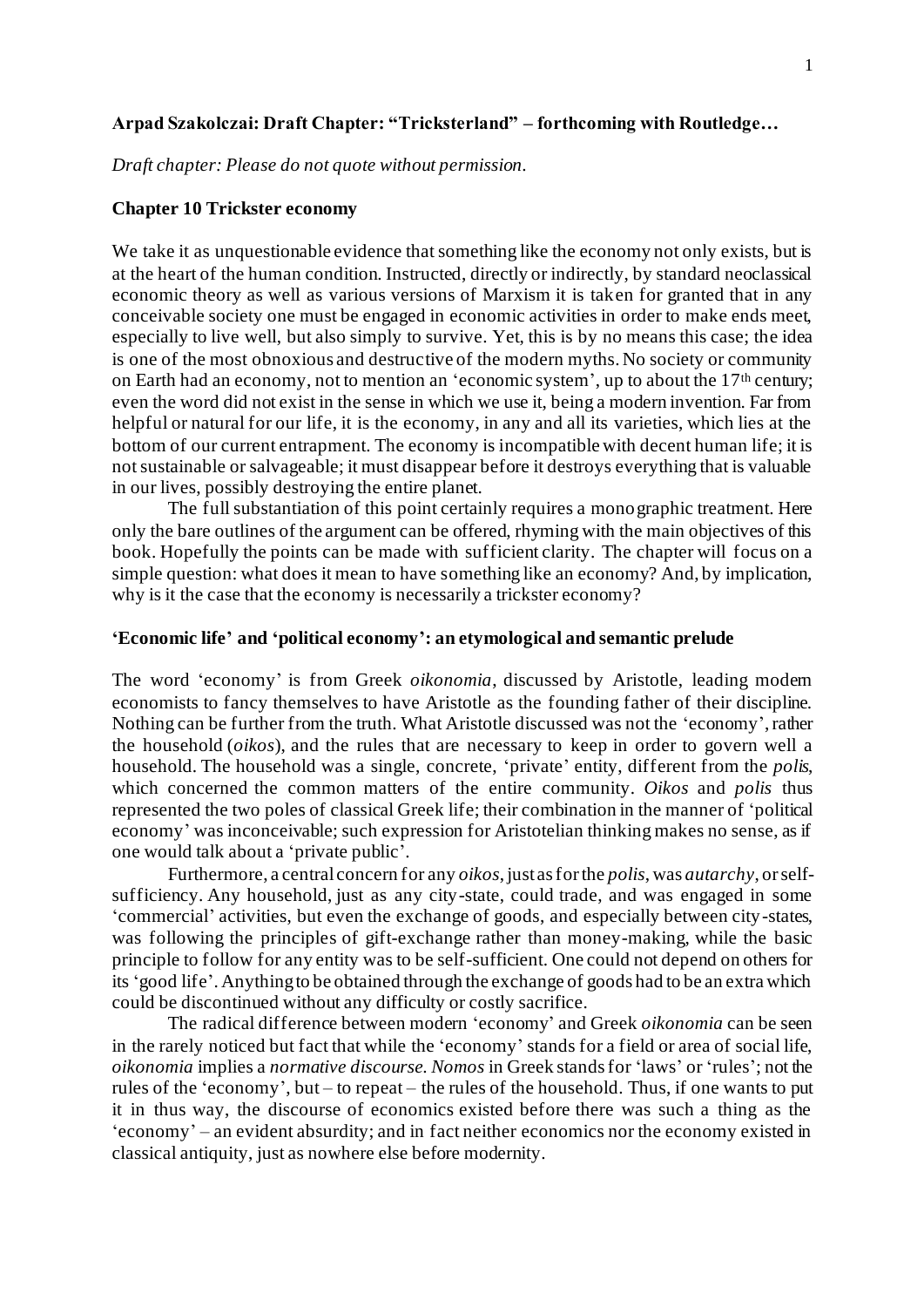This can again be shown if we trace the conceptual history of the relevant terms further. The term 'political economy' and the discourse – again: nonsensical for Aristotle – emerged in France in the years just around 1600. This development has two aspects of extreme interest. To start with, the term was first used in Louis Turquet de Mayerne's 1611 book *Aristo-democratic Monarchy* – a most interesting title, clearly inspired by Aristotle– which offered the first comprehensive manual of police regulation, a model for later absolutist police forces, while also containing for the first time the expression 'political economy', advancing Montchrétien's 1615 work of the same title. This work was discussed by Foucault (1981), as central for modern biopolitics. However, in 1599, Turquet published *Traité des negoces et traffiques*, arguing that a new regulating agency is necessary, to be situated in between buyers and sellers, securing the proper, mutually acceptable flow of transactions. Turquet argued that a 'bureau of merchants' is necessary for the cities with fairs (*villes de Foire*), due to the large presence of foreigners in such cities (Desan 2002: 100-1). Thus, there seems to be a direct connection between regulating fairs, the rise of the police as a new state force, and the emergence of a new discipline, political economy; even Foucault's project on police and reason of state can be re-launched through a new focus on fairs.

The second main point is that all four authors who first discussed the rules of the 'economy' were closely connected to the Huguenot cause. Apart from Turquet de Mayerne, this includes Olivier de Serres, Barthélemy de Laffemas and Antoine de Montchrétien. De Serres published in 1599 a book with the striking title of *Le théâtre d'Agriculture et mesnage des champs*. It was written at the request of the king, in order to help the finances of the state by promoting silk-production and was reedited 19 times in between 1600 and 1675. '*Théâtre'* in the title referred to the intention of bringing together in an anthology the most remarkable technical procedures of the times, tying the book to the alchemic technology spectacles of Byzantium and Renaissance. De Laffemas was a personal servant of the king, and his book addressed, for the first time, contemporary 'economic' problems in a comprehensive manner, The book does not use the term 'economic' – the three central terms used to cover the meaning of 'economy' are *commerce*, *négoce*, and *trafic*; while the 'police', meaning the ensemble of structured rules, is considered as central for maintaining the consistency of civic life, threatened by abusive monetary and exchange processes. Finally, de Montchrétien's 1615 book is considered virtually everywhere in the history of economic thought as inventing the te rm and offering the first analysis of the economy. The Huguenot ties of all these authors provide additionalsupport for Weber'sthesis about the connection between Protestantism and the spirit of capitalism – or rather the 'economic spirit' – while also adding the important point concerning 'outsiderness' at the origins of such reflections.

The first use of the adjective 'economic', and in the particular sense of an 'economic life' (*vie économique*), is also French, even older, and – if possible – even more interesting, while reinforcing the ties between the economy and fairs. It was in the Prologue to *Gargantua* by Rabelais; in a middle, central and emphatic passage, which yet for us has become all but invisible. This expression was so singular that it is a *hapax* in Rabelais's work (Bichon 1967: 107; Desan 1998: 105), meaning that it has this single occurrence there; and the expression 'economic life' would only gain its contemporary meaning in France in 1811 (Ibid.: 109). The invention of this term was one of Rabelais's most important achievements.

The pioneering work exploring the meaning of this expression is a 1967 article by Jean Bichon, which took seriously for the first time Rabelais' claim, previously considered only a piece of rhetoric, that the work would reveal a secret or occult doctrine (*doctrine absconce*) about high sacralities and horrific mysteries (Rabelais 1993: 37). It is the phrase right after this claim that mentions 'economic life', together with 'religion' and 'political state', as the areas about which the book contains such revelations. According to Bichon, the expression was an 'illumination in thinking' (*éclair de pensée*) (Ibid.: 117). In a follow-up articleBichon uses the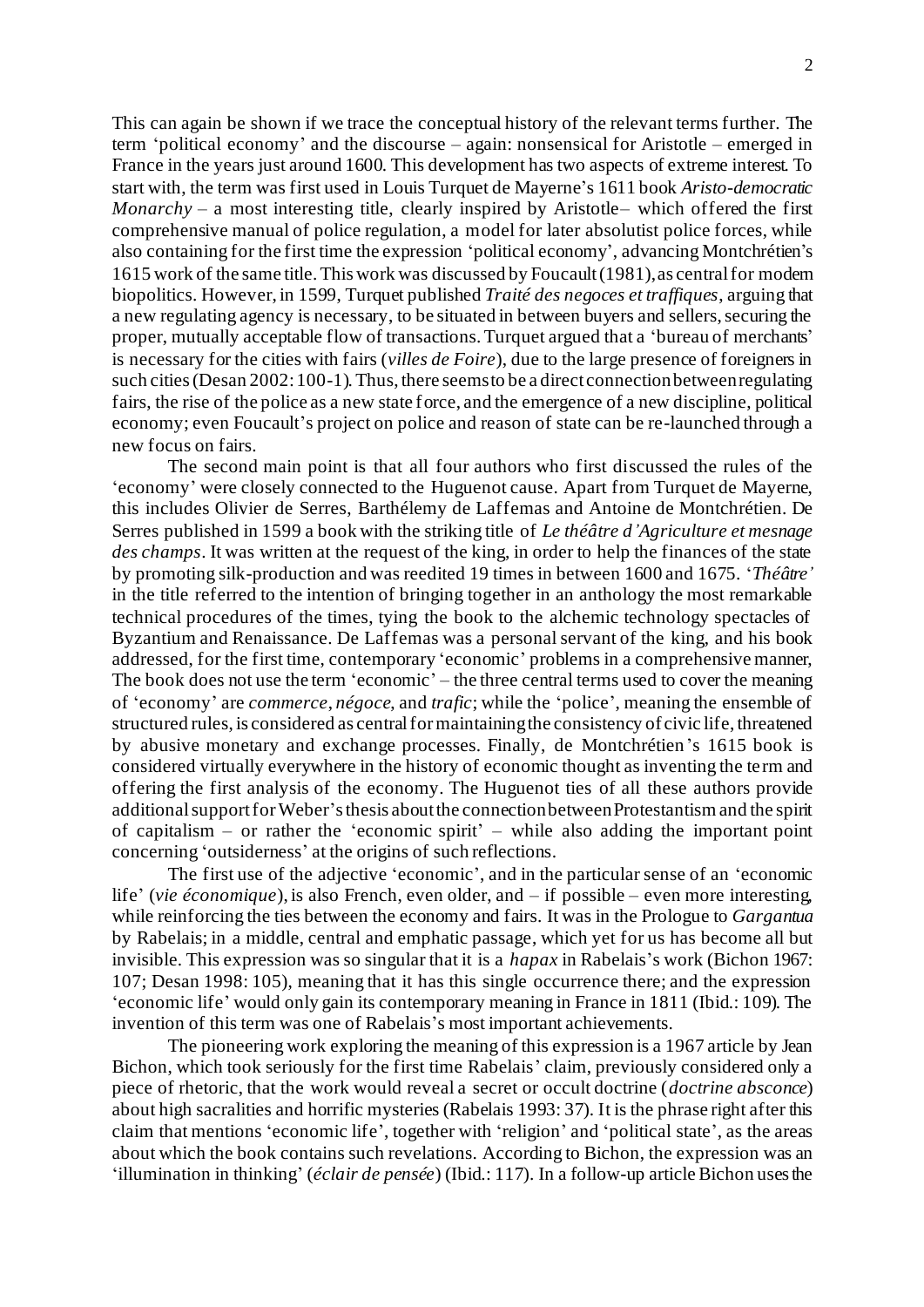surprising silence his article encountered to render the argument more precise and better intelligible. He starts by reasserting the claim that such concern with the meaning of words is not trivial: standard works on the subject discuss the 'economy' of the 16<sup>th</sup> century as if the contemporary meaning of the word could be simply extrapolated into the past; something which is unacceptable and anachronistic. Thus, Thomas More's *Utopia* was often considered as proposing a 'statist' economy; yet, the term 'economy' is not present in the work (Bichon 1970: 115). Second, Bichon makes the case for Rabelais even stronger: the word does not appear in a vacuum; rather, by comparing the changes made in the second edition of *Pantagruel* with some relevant arguments in *Gargantua* Bichon claims that in 1534 Rabelais's mind was much preoccupied with the nature of the strange things that were happening in this newly emerging 'economic life' (Ibid.: 116). He connects changes in the meaning of both 'political' and 'economic' to Italy, referring in particular to the work of Castiglione, and claims that such meaning of 'political' as 'civic' even today survives in Italian (Ibid.). More specifically, he argues that the new meaning of 'economic' is to be searched around circulation, representing a radical departure from the thinking of Aristotle, as for Aristotle finance belonged to politics, in the old sense of the word, and not to economics (as *oikonomia*). Of the concluding theses of the article, two are particularly relevant: the first, which argues that the phrase 'economic life', even if cannot be considered as programmatic, still reflects a central preoccupation of the entire work; and the last, according to which Rabelais here is moving close to the modern idea that large circulation, understood as expressing generosity, constitute the foundation of social relations, thus pointing towards Smith's ideas about sympathy in the *Theory of Moral Sentiments* (Ibid.: 118).

Bichon's arguments were only taken up in substance by a 1998 paper of Philippe Desan, later incorporated into his 2002 book on Renaissance economics, which added a number of central points. To start with, Desan emphasises that the processes which were reflected in the new term 'economic life' were not simply intellectually puzzling, but were considered, even by Rabelais, as outright absurd, deeply problematic and unsettling. Desan makes his point by focusing on two important episodes in Rabelais's novels: the war in *Gargantua*, which breaks out exactly due to conflicts generated by the new logic of exchanges; and a discussion in Book Four between Panurge, the hero of the book and Dindenault, a sheep merchant from Taillebourg (Desan 1998: 107-8, 112-3). Rabelais was not judgmental about the behaviour of the merchants; the power of his comic take resided in the 'ethical and economic instability' that was produced as a result of their activity (Desan 1998: 108); an instability that captured the heart of the 16th century (Delumeau 1978). For Rabelais, as Bakhtin rightly emphasised, sociability as represented by the carnival and the ages-old human intermingling in the fairs was a central value; but he also perceived – and Bakhtin in Soviet Russia could not have become sensitive for this – that the new logic of monetary exchange, spun also on the fairs, especially by the charlatans, threatened this sociability. The war escalates out of a minor conflict between bakers and shepherds, where the bakers, in contrast to previous practice, refused to sell their goods directly to their old customers, as they were hoping to get more money on the fairs by selling them for *futures*. This idea, which is hardly intelligible even for us today, and which generated, escaping from its bottle, the deep crisis which have become our everyday 'economic life' since 2008, was completely unintelligible in the 1530s, rightly representing 'horrific mysteries' for Rabelais and his contemporaries.

These 'horrific mysteries', associated with the emergence of 'economic life', were already perceived in the first novel, even alluded to by its title. The name 'Pantagruel' is composed of two parts, *panta* meaning 'all' in Greek, while *gruel* to 'alter' in the Hagarene language (Rabelais 1994: 224). The name indicates that around the birth of Pantagruel some 'horrific alteration' happened in the world; cosmic events, that derailed the world order. Its first sign was the general drought, provoking an inextinguishable thirst, due to some cosmic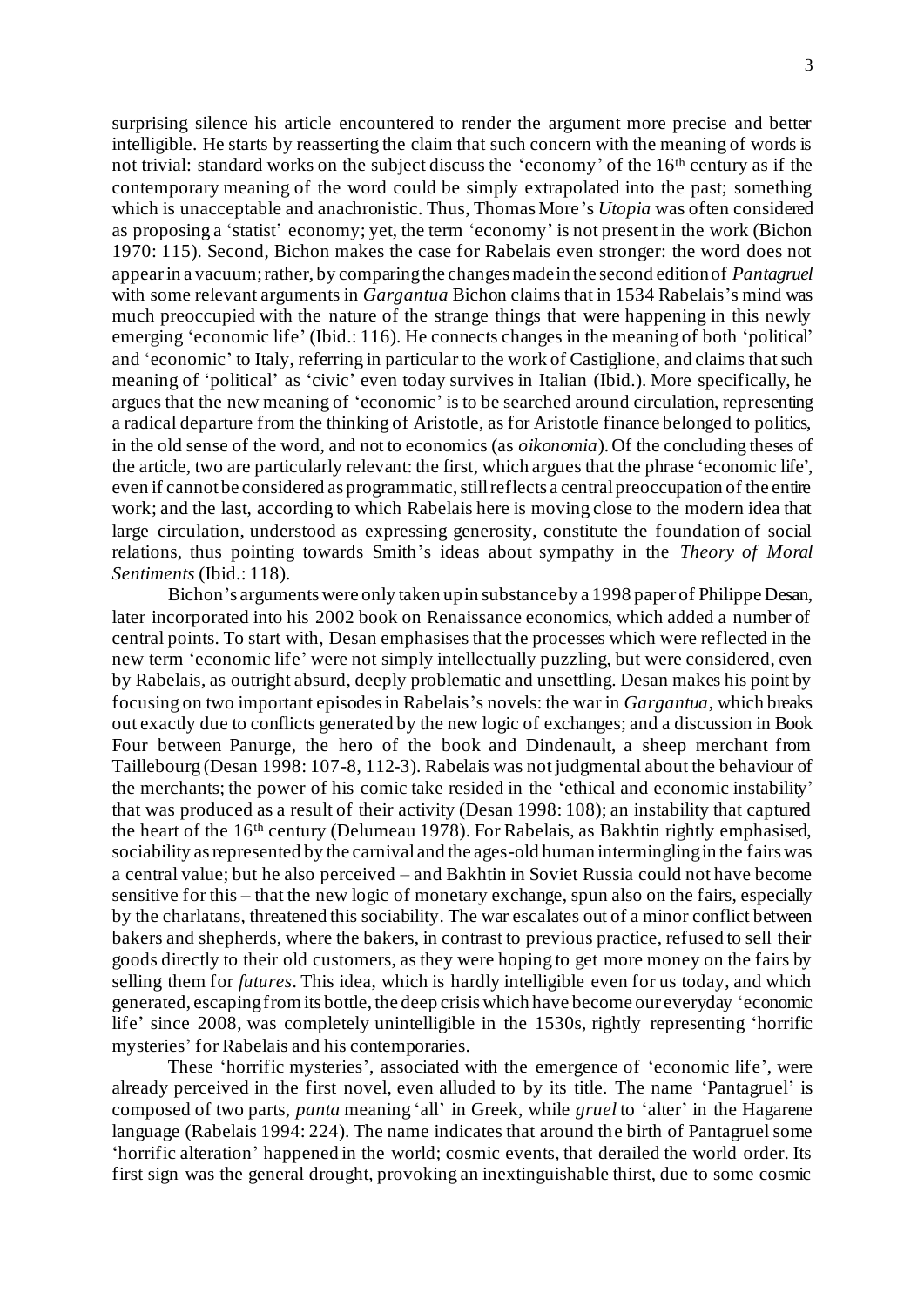warming up (*réchauffement cosmique*) (Menini 2009: 79-80). Similarly horrific mysteries were also evoked by the rhetoricians, helping to promote warmongering. In one of the most hilarious, yet deeply serious, even preoccupying chapters of *Gargantua* (Chapter 33) Rabelais connects the spirit of conquest to meaningless geographical knowledge, promoted by philologists, where the mere listing of place-names serves to generate a spirit of conquest (Rabelais 1993: 153-7).

Due to this liminal chasm which suddenly opened up in time and place, between past, present and future, between producers and buyers, through the activity of 'Italian' merchants (Desan 1998: 111), it was widely perceived that some ethical of moral rules were necessary to limit the escalating activity of merchants. This was searched in two directions: one concerned a normative ethics that could regulate, from inside, the conduct of merchants; while the second in some kind of overall regulation of the 'economic' activities of the fairs.

The second leads to the work of Turquet, already discussed. Concerning the first, Desan mentions a book by Benedetto Cotrugli, devoted to the ideal merchant, translated from Italian in 1582. The book argues that a merchant in its ethical principles must be more and not less severe than others, given that in order to do his business well he needs to evoke faith and trust in his personality (Desan 1998: 110). Thus, he must be an ideal nobleman and head of household – for which the Italian original uses the word *uomo economo*, thus the term 'economic' in its old, Aristotelian meaning (Cotrugli 1573: 87); while keeping away from games of hazard, excessive drinking and eating, legal processes, the company of 'bad people', and especially being engaged in alchemy (Desan 1998: 110); or exactly the kind of conduct charlatans were charged to be engaged upon. In particular, the new activity of merchants was threatening to transform commerce into a game, which was forbidden and generated a huge confusion, resulting in the extremely negative view that was formulated at the end of the Renaissance about merchants (Ibid.: 111-4). In this context it is important to note that this book, published first in Venice in 1573, was originally written in 1458 (Rigobon 1892: 9), thus exactly in the context of the first appearance of charlatans in Italy, just five years after the sack of Constantinople. It was also probably an ineffective, even hopeless undertaking, as the logic of the 'fairground economy' evidently can't be handled through traditional morality.

Still, could one object, does it matter whether a word for economics or the economy existed or not? Well actually, words *do* matter, are part of our reality, render possible understanding and the sharing of ideas; and matter particularly in this context, as how it is possible to argue that for all times and places the central aspect of human life was economic activities if such a word, combining and integrating the production, circulation and consumption of all 'goods' within a particular society and territory did not even exist? Heredity, to be sure was transmitted by genes even when human had no clue about the principles of genetics, but this kind of argument cannot be applied to the economy. Hunter-gatherer tribes of all times and places hunt and collect their food, peasant always and everywhere till their own land, but where was 'the economy' of which these activities were parts and parcels? The answer is simple: nowhere.

This argument was already formulated, almost verbatim, though without full drawing the consequences, in his classic work by Fernand Braudel, the most important and influential economic historian of the  $20<sup>th</sup>$  century.

While Braudel started, following a suggestion by Lucien Febvre, by summarising the findings of economic historians, he increasingly noticed that the storyline based on classical economics about the 'natural' and gradual evolution of the modern economy was untenable. His key discovery, influencing the very structure of his 3-volume magnum opus, was that the preindustrial world contained three distinct economic spheres: material subsistence, local markets, and long-distance trade. The rise of capitalism, or the exclusive search for monetary gain, is rooted in long-distance trade conducted by merchants.Braudel'sidea radically subverts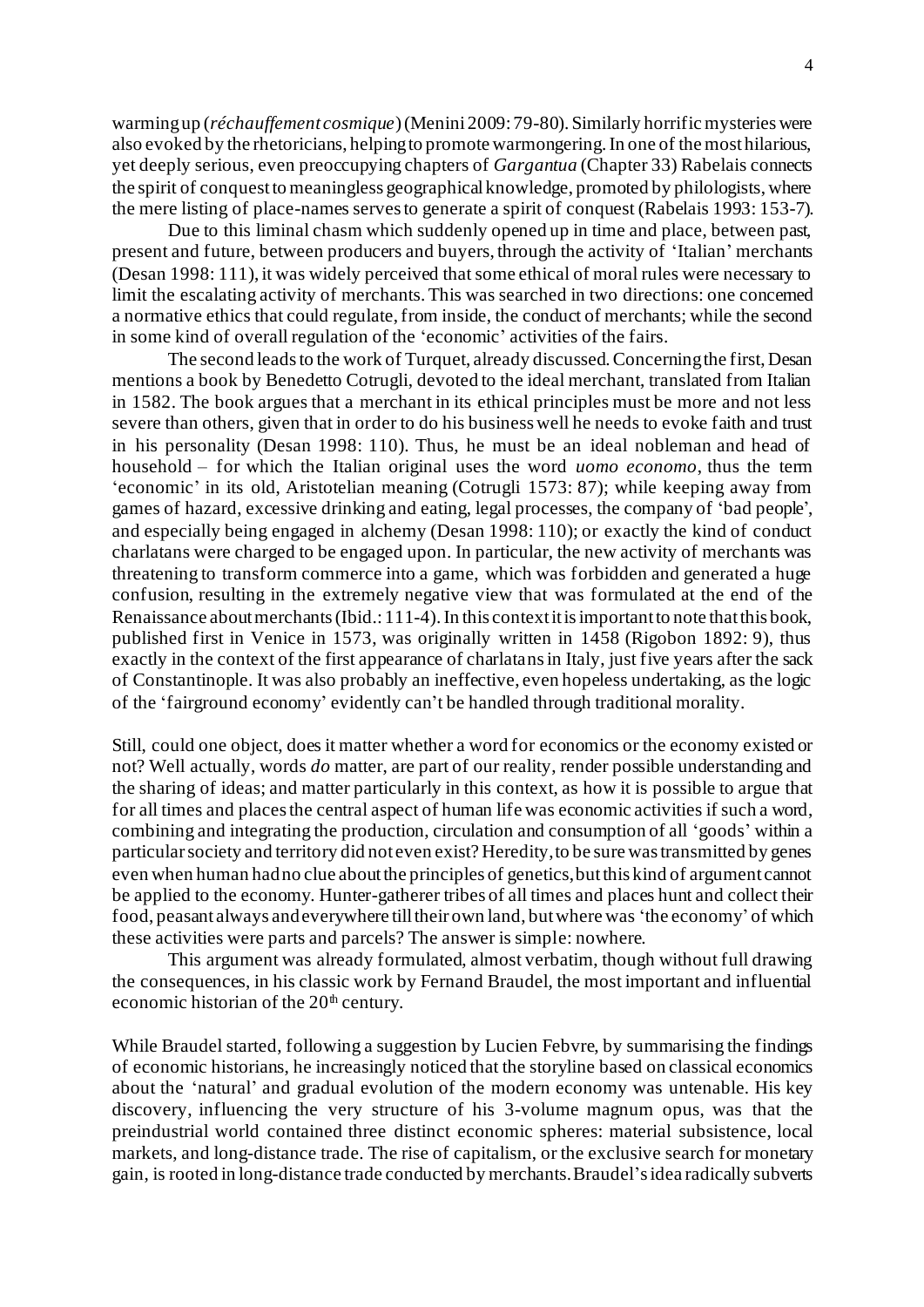the ruling doctrines in economic history and economics. However, Braudel did not go far enough in drawing the consequences of his own discovery. While he recognised the centrality of fairs for the emergence of the modern economy, and their connections with the rise of the stock-market, he lacked the conceptual instruments for studying the *permanentisation of the temporary* as a phenomenon, and its potential significance.

Braudel's insights concerning late-Renaissance fairs focus around the paradoxes of such fairs. While fairs most evidently bring a certain prosperity, this is a rather mixed blessing, as many towns with prosperous fairs had to learn. The most spectacular case is Medina del Campo, famous for its fairs in the  $15$ -16<sup>th</sup> centuries, but almost vanishing after the loss of their importance. Another instructive case, and a good indication that people on the spot realised the dangers of fairs and commercialisation, is Nuremberg, which in the 1420s got the right to hold a fair, but failed to live with it – and, as a result, preserved its identity (Braudel 1982: 85). The fight against the limitless growth of fairs and markets accompanied the development of European cities for some time, a particularly instructive case being Paris, where both the *Parlement* and later police officers 'tried desperately to keep the markets within reasonable bounds', but 'in vain' (1982: 31). The long-term consequences of limitless growth are our situation where 'All society's dearest symbols, or nearly all […] have been emptied of meaning', and 'All intellectual concepts are distorted or destroyed' (Braudel 1980: 7).

The dynamism of capitalism, for Braudel, is rooted in features of the 'space' of exchange, features accentuated in fairs, and due to the inherently liminal characteristics of exchange. The space of exchange – easily a 'non-place' (Augé 1995) – has three main characteristics, each recalling liminality, in particular its crucial feature, the void, much discussed by scholars around *International Political Anthropology* (Horvath 2013, 2021, Thomassen 2014). This is because economic life involves the crossing of a boundary, directly recalling the vocabulary of liminality and rites of passage: 'Only if he crosses the frontier into the elementary market is the individual, or "agent", included in the exchange, in what I have called economic life' (Braudel 1977: 17-19). Furthermore, Braudel argues that the realm of economic exchange or circulation takes place in a specific, 'restricted and sensitive' area, a thin layer 'in between' buyers and sellers (1977: 41-3). Evidently, not just exchange, but all human interaction takes place in-between individuals, or in a potentially empty space. But the in-between, when it is properly navigated and disciplined or cared for, is the realm of dynamism, relations between individuals allowing for the formation and transformation of character – thus the in-between is a highly creative realm. The central issue is that in most human interaction, like dialogue, the potentially threatening space of the void is subordinated to the concrete substance of humans, who participate in the interaction with their whole beings – tones, gestures, or facial expressions. Everything is done in order not to lose the concrete and personal aspect during this entry into the potentially empty space. The act of 'exchange' or 'barter', in contrast to this, involves, in a quite unique manner, the opposite feature: an 'alienation' from a certain object – usually, because it was 'superfluous' – and the use of this object as a means to structure the empty space between individuals (or strangers). In fact, this peculiarity or specificity of the act of exchange is recognised at the heart of Roman property law: in order to exchange an object one had to place the object into empty space, away from oneself, and so the object first had to become alienable, through an act of separation; the object had to be prepared, in a quasi-sacred way, to be renounced (see Fustel de Coulanges ZZZ; Verdery ZZZ). Therefore, in the act of exchange the void between persons is "structured" by means of an alienated or sacrificial object, rather than being navigated by acting individuals responsible for their personal conduct. The reliance on the technological means of sacrificial objects in human relations involves the suspension of action and opens the door to imitative behaviourthatis emptied of meaning(see Weber, especially the early sections of *Economyand Society* on action). The 'dynamism' or limitlessness of capitalism is connected to the lack of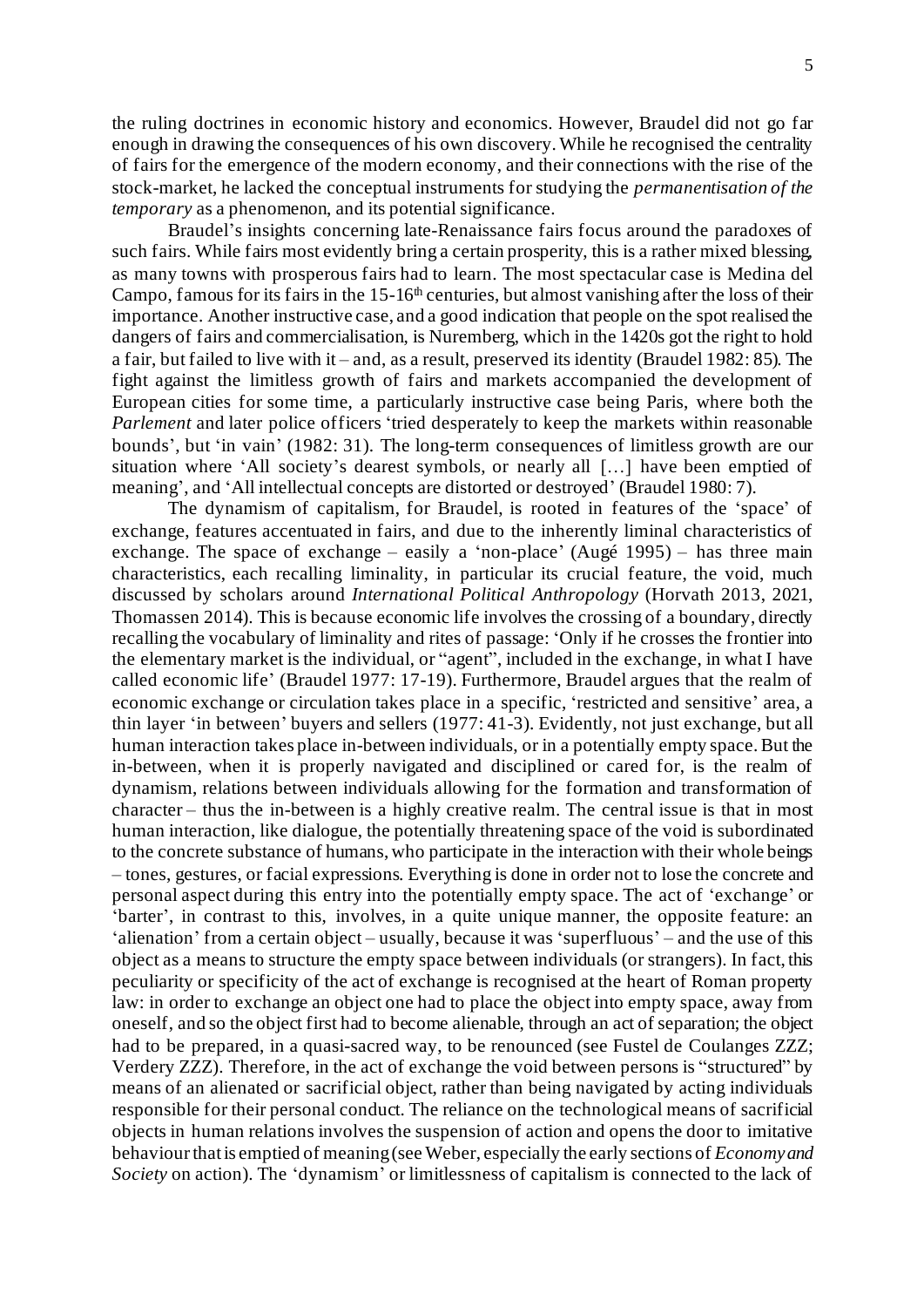individual (distinctive, limited) action at the heart of economic exchange. Finally, this void at the heart of economic relations is further underscored by Braudel's recognition of the fact that long-distance trade, the source of capitalism, is located beyond or outside societal boundaries, thus heightening the liminality of economic exchange. For Braudel, long-distance trade is not simply situated 'in between' various areas of human existence, but also above them, in 'the very summit of society', conducted as it is on behalf people of the highest social standing, especially emperors and kings (Ibid.: 48-9, 63-6; an idea formulated in contrast to Max Weber, Lenin and Gerschenkron); however, the actual agents of long-distance trade are people of low social standing, especially foreigners, who are beneath the rest of society. Thus, the activity of economic exchange in long-distance trade is determined by societal outsiders.

Braudel also recognised the links between fairs and the stock-exchange, singling them out in two crucial summary passages (Ibid.: 34; 1982: 81) as the heart of the dynamism of modern European capitalism. While his focus here is on the technical aspects of the exchange process, the component that for Max Weber cannot explain the rise of capitalism, and which is close to the technological explanation that Braudel discarded earlier, this is mitigated with a repeated emphasis on the role played by fairs, up to the 18th century. Braudel accepts Raymond de Roover's claim that the 16th century was the age of the fairs (1982: 135). Here a central role is played by the socio-psychological aspects of the fairs, which were not merely areas for the exchange of goods and the activities of merchants, but were rather also places for popular entertainment and feasting, thus adding the carnival psychology of Bakhtin to the Smithinspired psychology of bettering conditions in Braudel's analysis. Thus, Braudel's approach can be complemented by Bakthin's.

However, the picture first must be rounded up by a major discovery, where Braudel acknowledges a major shift with respect of his earlier work: the recognition of the muchignored significance of Genoa in the crucial transition between the 16th and 17th centuries (Braudel 1984: 158-73). This re-valorises the port-fair connection, also emphasised - though not conclusively - by Polanyi (1944: 60), as Genoa was a port, but its rise to temporary dominance was sealed through its connections with the Besançon and Piacenza fairs (Marsilio 2015). These fairs had a unique feature: they were not a place for the exchange of goods, rather they were meeting-places for merchants to settle their affairs; thus, its social aspect was quite limited. Therefore, just as the late Renaissance fairs became quasi permanent in Lyon and Antwerp, giving rise to the stock-market in the 1530s, as a way to deal with business between fairs, the Genoa-Besançon-Piacenza network moved a step further, altogether by-passing popular participation. This adds significance to the fact that merchant power in Genoa was extremely concentrated: Genoa acted as an 'incubator' for the spirit of capitalism, comparable to the role of Ferrara in the emergence of modern theatricality (Szakolczai 2013).

Thus, as we have seen, in contrast to the perspective of the classics of political economy and taken over into the positive unconscious of modern economics, the modern economy did not grow out of markets, but out of fairs. Far from being a matter of terminological difference, or an irrelevant historical matter of no consequence for the present, the difference is absolutely fundamental. It is by no means accidental that the fairy-tale story about markets getting bigger all the time, gradually, ignoring completely both fairs and the rise of the stock-market, in spite of being absolutely false, have become an unquestioned dogma, because if one takes seriously the radical difference between markets and fairs, the untenability of the modern economy becomes plain evidence. A market, any market anywhere is clearly a liminal place in which various people, as buyers and sellers, encounter each other, but which does not dislocate people from their surroundings, and does not change identities. Whoever goes to a market returns to his home and continues to live as before.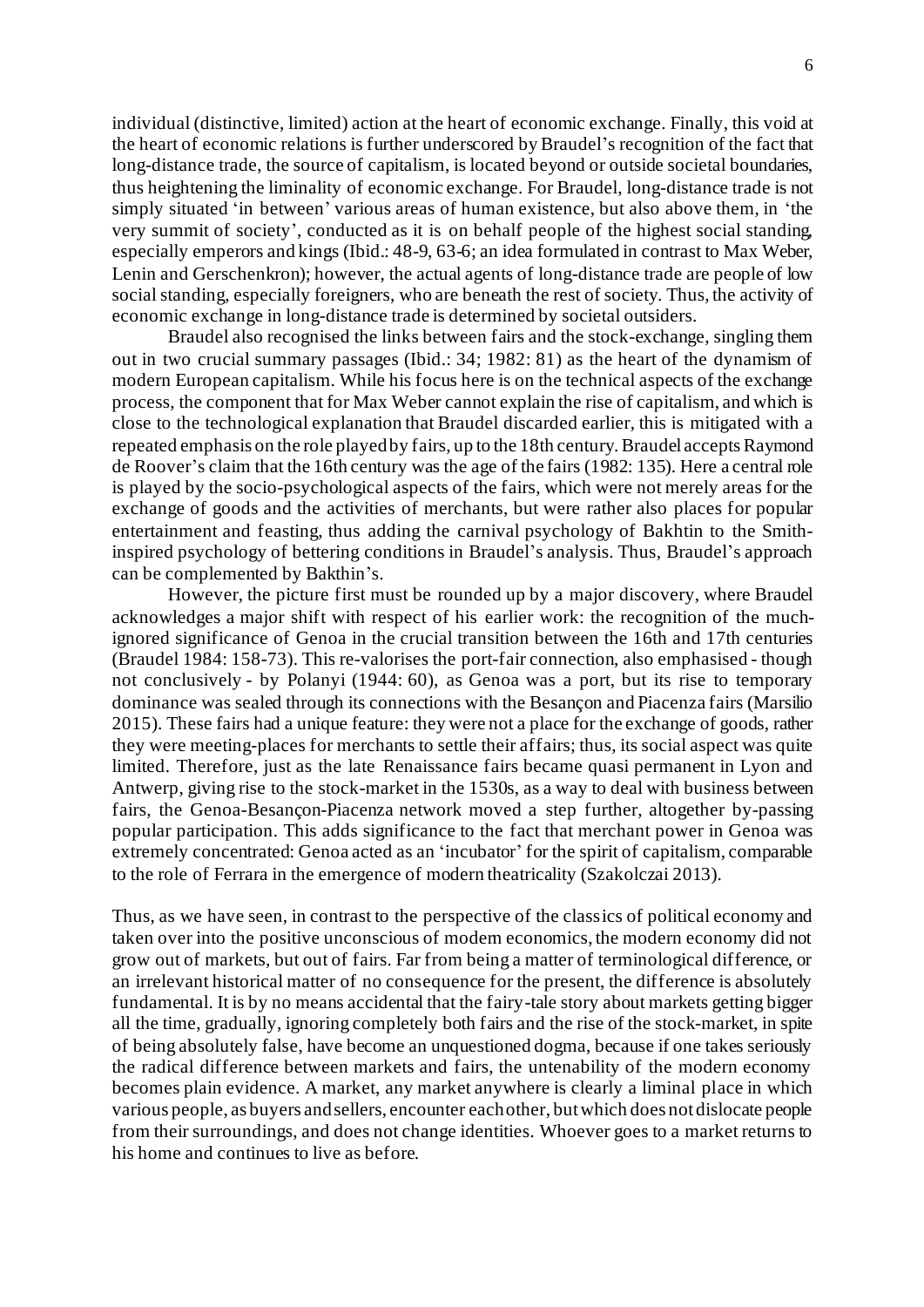A fair is different. It is a rare event, normally taking place once in a year. It is much more than an occasion for buying and selling; it is a major feast, both social and religious, in which people are out to have a good time, religious feasting being combined with eating and drinking, and of course a major occasion for finding partners, whether for an occasion or for a lifetime.

The best way to conceive of the modern economy, which is also faithful to the historical track of its emergence, is as a permanent fair(ground). Even on a surface look, the idea fits perfectly the most basic features of the modern economy, as at one level it sounds too good to be true, in another it is frighteningly absurd. It is too good to be true, as it is the dream of every child, and not only, to have a feast that lasts forever, without work, without study, without any serious preoccupation, just having fun all the time. This, however, is also impossible, and patently absurd, as anybody could realise, so let's forget about it – except that the modern economy purports to perform *exactly this*. No need to trouble, worry, concern, think, just leave everything to the economy, and it will deliver it to you, directly, at your doorstep – though with the minuscule proviso that *you* also must deliver yourself to the economy, give up yourself, your freedom, anything you concretely possess, and at *that* price you'll be able to satisfy all your dreams, can have anything what you want, can be anything you want to be, *except* what you concretely already have and *except* what you are at the heart of your being, as you cannot keep any part of you outside the fairground logic, which implies the complete substitutability of everything and everybody. All your dreams can be satisfied, but only if your dreams are the same as the dreams of everybody else; if you fully and without any mental reservation join the infinite circle of complete substitutability, or if you become member of the ship of fools.

Formulated in these terms, having brought out its essence in this manner, the meaning of the modern economy as a permanent fairground can be immediately translated into a series of important expressions already amply used in this book. First, and in full conformity to Goethe's hints, as discussed by Binswanger (1994), the modern economy offers everyone a Faustian pact with the devil. You can have anything, you can *be* anything, but only at the 'negligible' price of giving up your soul – destroying what is indestructible inside you, what only *you* can destroy. And anybody who did so and became a successful businessman, entrepreneur, technologist, politician, entertainer and so on will shout at you that you must do the same, you cannot keep yourself outside: in order to confirm their belief in their own choice, which at the bottom of their heart they know was mistaken, they absolutely must convince anybody who has not yet done so that they must follow suit. And they will also try to set up the institutional framework, a long-term effort actually culminating in the current lockdown, that nobody has the option to keep oneself apart.

This leads to the second, closely connected terminology; the paradoxical fact of a trickster society, produced by a trickster economy (but, as we'll see in more detail, any economy, *the* economy itself, is a trickster economy). The trickster is the eternal outsider, not belonging anywhere, not participating, not being part of any community, having no solidity, no feet in concreteness. What 'the economy'requires is to do exactly as the trickster did, a long time ago; but not simply to follow the track of the solitary outsider, but to follow the track what *everybody* is doing now, in the interest of everybody. This circle is the great trick; arguably the greatest trickster trick – so far – or all world history. The functioning of the economy requires the paradoxical obligation on the part of everybody to become a trickster, to perform the leap into the void, to leave behind everything that is stable and concrete, and thus to join the paradoxical 'community' of the homeless, wondering, circulating spirits. And such leap is outright a moral obligation, in the interest of the economy, of everybody else, of the 'other' – to *become* another other.

The economy, apart from following a trickster logic, and leading to the constitution of a trickster society, is also identical to a sacrificial logic, as joining it means an act of sacrifice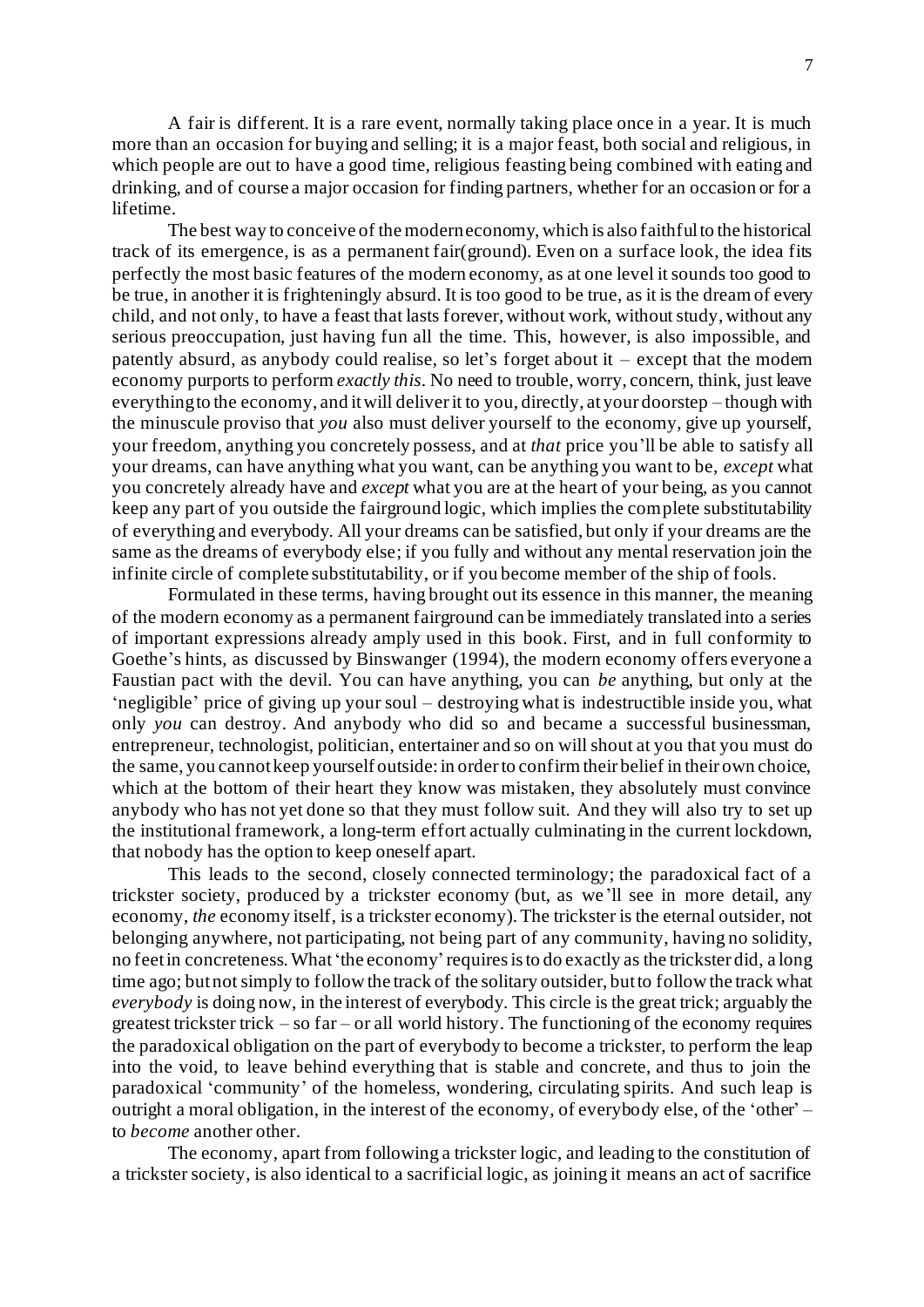– an act of self-sacrifice, at least in the sense of sacrificing everything what one was holding so far as sacred, and as concrete, one's own. It also implies a risk, the risk of not succeeding, but a risk that must be taken, as not playing the risky game, supposedly, implies to lose at the start – to be left out of the game, to become an outsider – though the paradoxical outsider to a paradoxical society of tricksters; in the terminology of Camus, to become a rebel to the world in revolt.

Finally, just as the 'ointment' of a normal society are gifts, gratuitous and generous offerings that render possible benevolence, enabling the smooth working of social relations, the 'lubricant' of the economy, or of a trickster society is infinite substitutability: the idea that nothing is final, nothing is forever, no object, no relationship, no friend, but everything must be continuously reconfirmed, depending on the principle of instant – but therefore always fleeting and never final – success, so that whatever we currently have must be thrown away at the first occasion when the chance appears to have something better. This is *the* principle of the operation of the economy, and whoever fails to understand this does not understand anything, is hopelessly old-fashioned, backward, a loser.

The dynamic movement characteristic of the economy and the related trickster society is therefore a peculiar combination of the straight line and the circle – just as it can be observed in Cubist paintings, even dominating Picasso's subsequent work. One can say that *any* movement, or any shape, is a combination of straight and circular lines, but this is not the case, as it can be clearly shown through Tim Ingold's work about lines. Any movement indeed follows some kind of line, but this is neither geometrically linear, nor circular. If one has a large garden and is working there frequently, planting flowers, pruning trees, cutting the grass, then eventually some paths will be trod in the garden that form a concrete way that is neither straight nor circular. This is the way all roads were formed in the past, in the sense of a 'beaten path'. In contrast, roads made through modern planning are indeed either straight or circular, or a combination, recalling Picasso's designs.

The economy certainly follows an absolutely straight – and absurd – linearity, and an absolutely round – and similarly absurd – circularity. The former concerns economic growth, which must always go forward, assuring the progress of the economy, supposedly animated by technological growth, but in fact both only follow the alchemic principle of taking everything always more apart, so that the increasingly meaningless fragments could be put together again in artificial and thus increasingly pliant, substitutable entities. This is captured, on the other side, by the circle: the circle of general equilibrium theory, where we should recall that in biology such an 'equilibrium' equals death; circling at any constant price level, as the theory cannot account for history; just an infinite, meaningless circulation of particles, recalling Brownian motion. Instead of leading to a bright future, economic theory is a shortcut to sudden death.

#### **Fairground hooks**

A major difference between a market and a fair is the use of 'hooks', in order to capture clients. Such hooks include various forms of advertising, like pamphlets, sheets, mimes, mountebanks, of which the archetypal source is the fairground barker. In a local market this is not necessary, not even possible, as people know each other, and the use of such tricks would immediately make people suspect that somebody tries to sell unreliable merchandise. A fair, however, is an encounter between strangers, so the use of such tricks becomes possible, even necessary. The more frequent fairs are, eventually becoming permanent, the more the use of such tricks become regular and taken for granted, resulting in the institutionalisation of the media. The *pudenda origo* of the media is therefore not the intellectual exchange of idea, nor the political deliberation of policies, but fairground advertisement. The mediatisation of politics and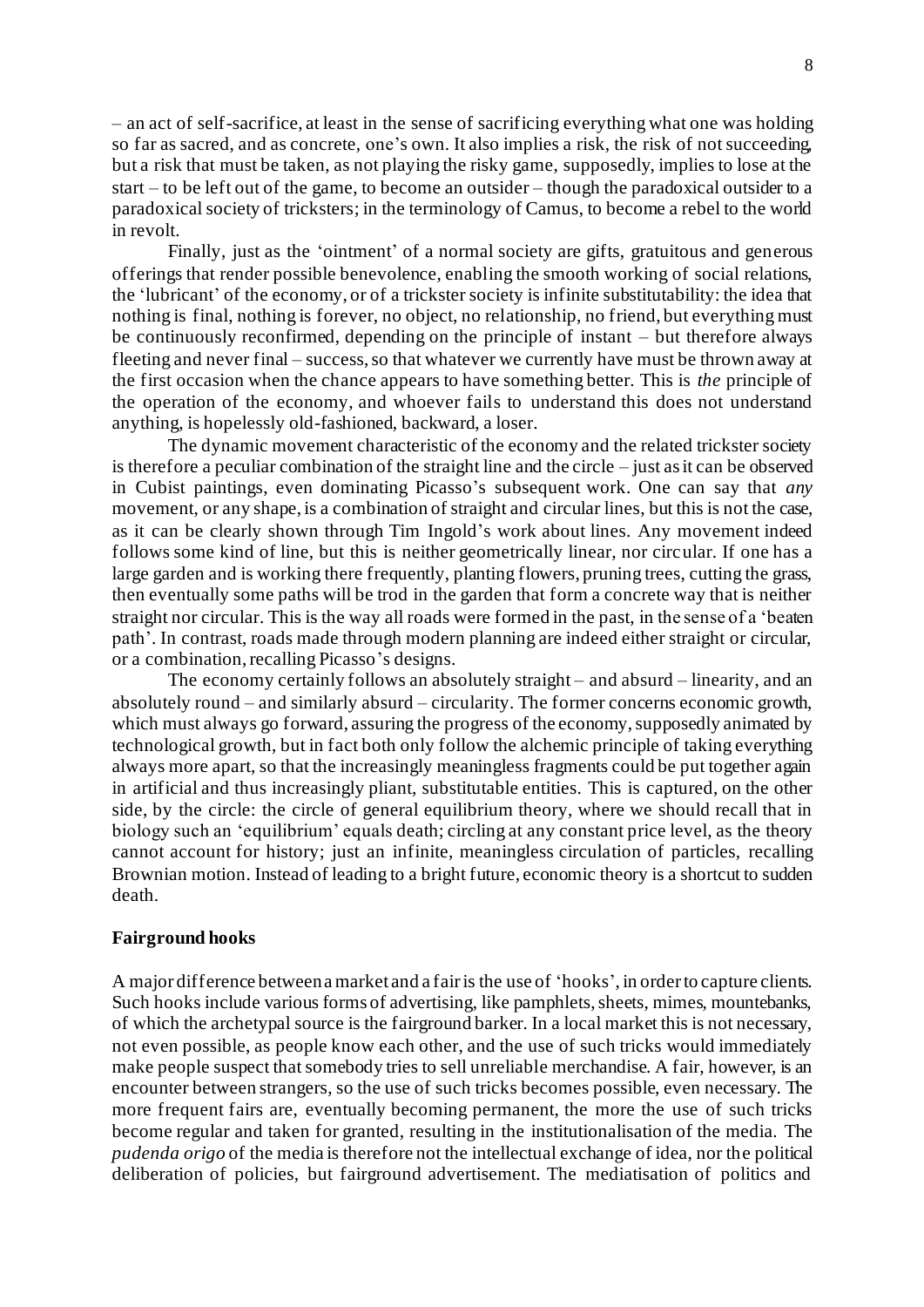intellectual life, starting from preference of journals over articles, as we'll see/saw in some detail, is not 'progress' in any sense – democratisation, openness, whatever – rather is the direct consequence of a progressive fairgroundisation of human and social life.

## **The economy as a permanent fair: general equilibrium, entrepreneurs, media and interests**

As the previous considerations make it evident, the modern economy is nothing but a gigantic trick, through which our world is transformed into a trickster land, where we all are forced to become tricksters and play trickster games (even formalised in 'game theory', which starts from the 'prisoner's dilemma, thus making it evident how the current lockdown situation is conceived by our rulers as a model for how trickster logic can become all-pervasive). Every single aspect of the modern economy can be inserted into and made sense through this perspective. Within the limits of this chapter only a single set of related elements will be pursued, based on the guiding idea that the modern economy is a permanent fair, thus a mode of permanent liminality, or where a temporary in-betweenness became lasting forever.

Let's start with indeed the single most basic idea of modern neoclassical economics, the claim that there is such thing as a general equilibrium, or that purely left on their own, by the adjustment process of innumerable acts of buying and selling 'the economy' will reach an equilibrium, without any external intervention and regulation, which supposedly is identical with a state of bliss for everyone – a kind of paradise of earth: the free market as a quasireligious, Hayekian myth, the flip side of the myth of democracy as a secular Gnostic religion (Gomez Dávila).

But what does this really mean? What are the real bases, and significance, of such a general equilibrium?

Here, and still at the level of most basic ideas, we immediately bump into the biggest trick of neoclassical economic theory: the prohibitive and prohibiting claim that it does not matter that the assumptions of the theory are unrealistic, in so far as they work – and they evidently *do* work: 'it's the economy, stupid!'. To begin with, and stating the obvious, this is a typical fairground illusionist trick, an affront on understanding and truth: look at my hands, I don't do anything that is not plain and evident – as, to be sure, everything has already been arranged in advance and at the background. Most certainly, there are some real bases of the economy that assure its workings, in so far as and to the extent of which it works. What are these, even though economists refuse to acknowledge them?

Obviously, the idea of such a general equilibrium assumes that the life of everyone in a taken for granted manner is oriented towards 'markets'. From a historical-sociological and anthropological perspective this is most obviously not the case, as for most people in any community markets intervene only in a minuscule manner in the conduct of everyday life. So the *real* basis of a general equilibrium is that one must orient *all* of one's life towards the actions and reactions of 'markets'. This is by no means trivial, as it amounts to a genuine and wholesale revaluation of values. Simple local markets do not have the power to force such a change; only fairs can do so, in particular a fair that has become permanent.

But what does such a permanent fair means for the life of everyone in a community? It first of all implies a new and overwhelming centre, as a kind of nuclear attractor. The centre of people's life, before modernity, was the family; and then the broader surrounding community, the tribe, village, or town. Each of these implied fundamental, unshakeable concreteness and certainties, that were not up for sale or for substitution. The permanent fair assumed by general equilibrium theory implies that the fairground becomes the new centre for the life of everyone;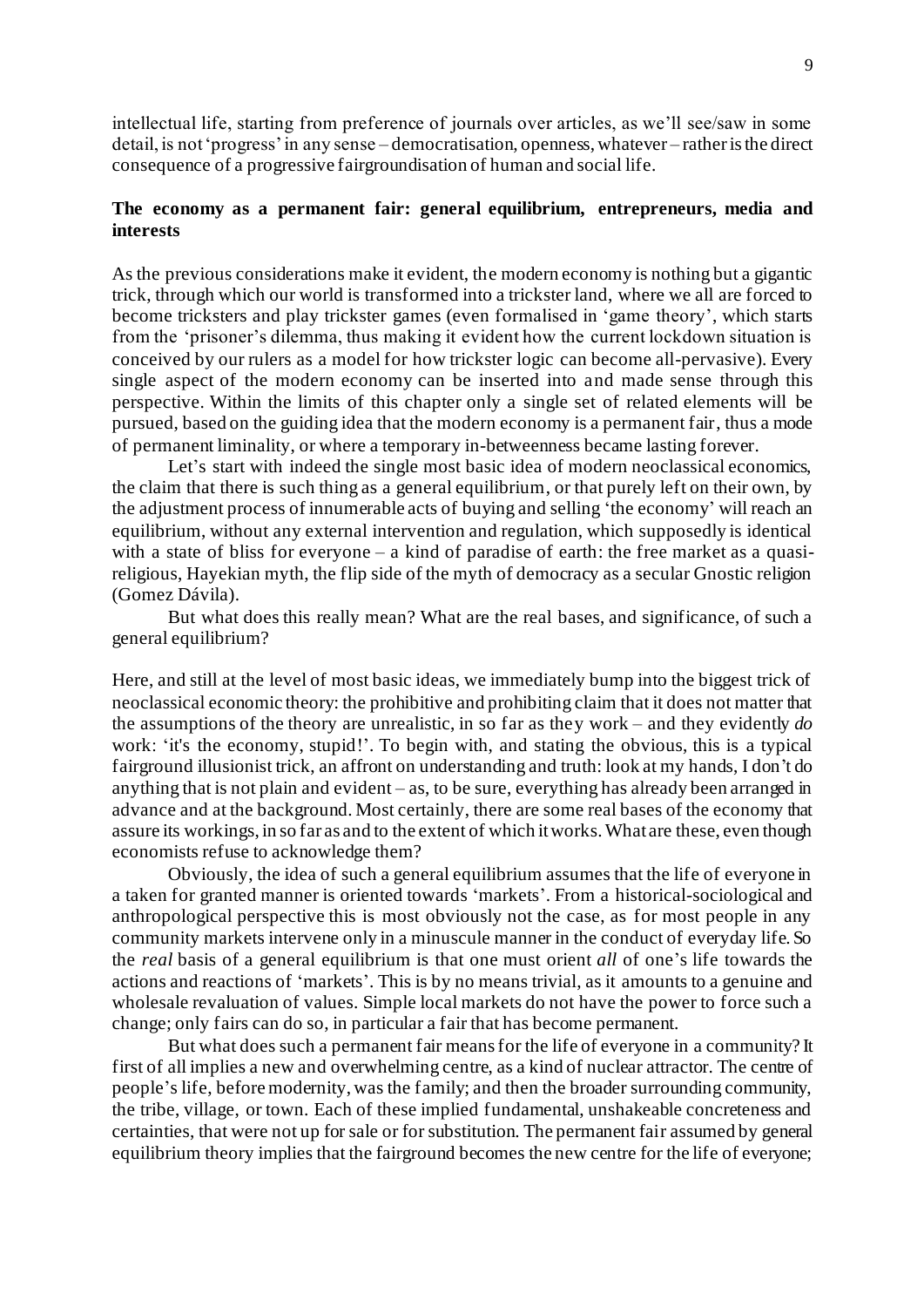that one behaves in his entire life as the rules and exigencies of this fairground require : sells and buys everything, including his own time and efforts.

Here we need to incorporate the ideas of Max Weber and the spirit of capitalism, already evoked above. For Weber, the central idea of Protestantism, first with Luther and then even more with Calvin, was the religion cannot be limited to attending Sunday mass and similar occasional events and activities, but must penetrate the whole of one's life; every single moment of every single activity, as part of its radical salvationism (the term 'salvationism' is taken from Horvath 2021). The permanent fairground implies something very similar, in a secular setting, and Weber even helps to explain the mode of transmission: with Calvinism, the focus became one's state of being an elect (through Predestination or the 'grace of god', so even grace as charisma has its place there); and eventually the economy, or business success, came to be taken as proof of such an elect state. This was probably rendered possible by the disappearance, in Protestantism, of pilgrimage and the feasts of saints, and such 'spiritual vacuum' was filled by the economy. The 'real' basis of a general equilibrium is therefore the emergence of such a new centre of life: the permanent fairground, or the economy.

This, however, though absolutely crucial, is still only a first step. The next step concerns the exact manner in which the new 'sun' actually enters the everyday life of every human being. In economic theory this is usually done by ideas like the division of labour, personal interests and preferences, or the opportunity cost. We now need to investigate what these mean and what are their real bases.

The starting point is the 'division of labour'. For us, being indoctrinated by economic theory since generations – and, just as bad, by Durkheimian sociology and the 'social division of labour' – the idea seems self-evident, but it is by no means so. Sharing of efforts and cooperation is certainly an old concern, but the division of labour as understood in modern economics is something completely different. It implies a certain infinite process, both in terms of the act of dividing – an infinite fragmentation into ever smaller tasks and units; and in terms time – anticipating even more extensive divisions in the future, as the engine of unlimited economic growth. The problem is that it threatens the integrity of any entity, whether human or social, living or non-organic, the guiding idea being that further fragmentation in the future can always bring more 'efficient' results. The entire process is clearly alchemic in inspiration, following the twin alchemic operations of analysis and synthesis, which through Kantian philosophy became insinuated into the guiding principles of thinking. The operation also incorporates the characteristics of the zero, as such irrational (*alogos*, in the classical Greek sense) mode of operating – meaning: what ignores and destroys harmonious proportionality and measure, *ratio* or *logos*, keeping in mind the integrity of entities – can only be performed with the help of the (non-)number zero.

The situation, however, is even worse as the economy, together with infinite divisibility, also relies upon the twin principle of infinite substitutability. The entities are not only increasingly divided, whether land, building, communities, human occupations and identities, but are also substituted with each other, and with increasing, maddening velocity, or 'velociferity' (Goethe). Every single 'thing' in any human life that is of any value is concrete, given, and irreplaceable. Yet, the economy operates on the basis of the principle that the value of anything is defined by whatever it takes to substitute it. While at first limited to objects – and even there the idea is mistaken, except for technological products – it is now extended as the principle of human and social relationships, potentially without any limit, with the exchange and trade of living organs serving as relevant example – though already being surpassed by the wonders of genetic engineering, as again the financial, technological and political interests behind the current lockdown demonstrate.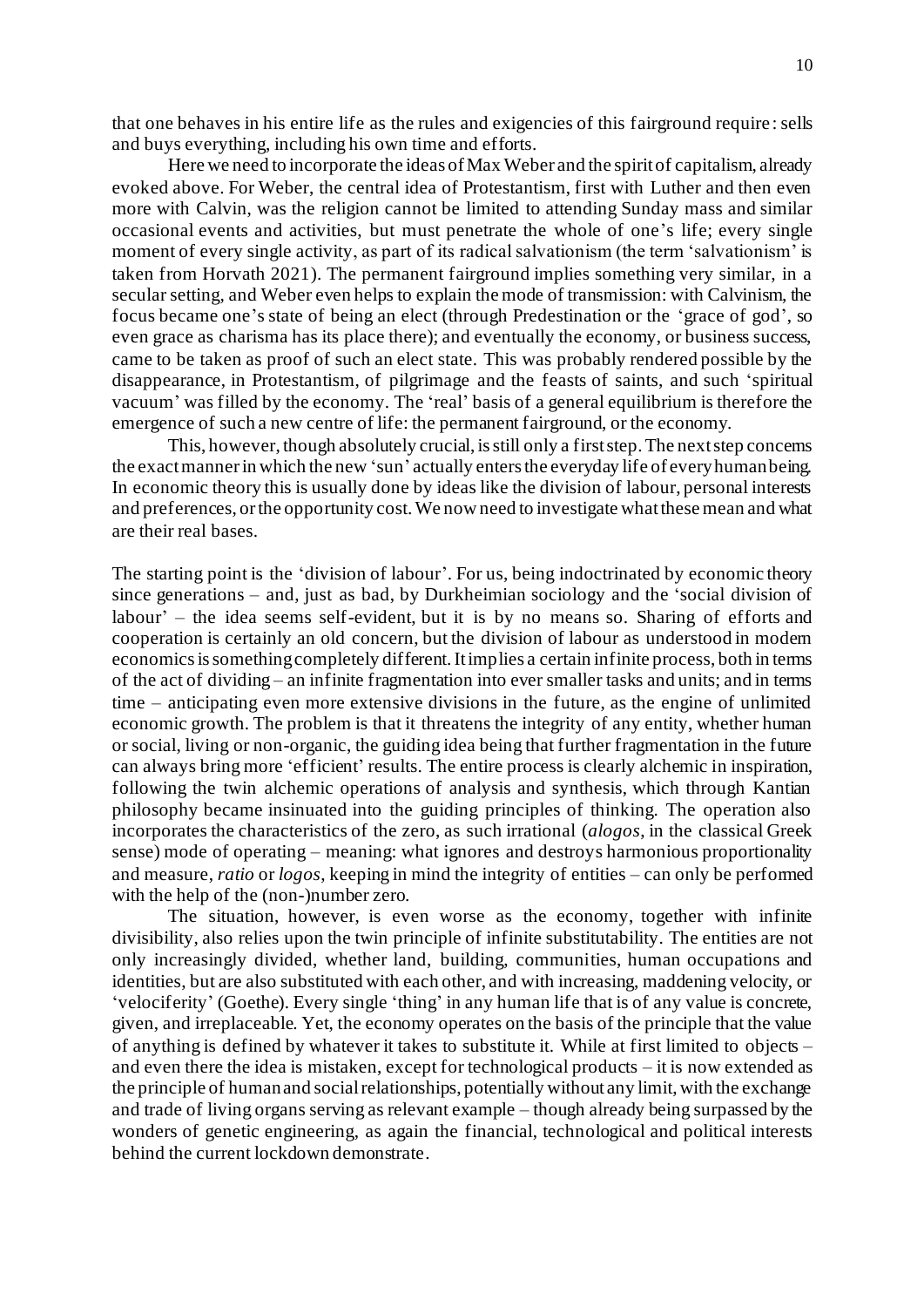The argument can be illustrated through the idea of 'opportunity cost', considered as the single most important idea of Austrian economics (source of contemporary neo-liberalism, courtesy of von Hayek, von Mises, Schumpeter, and their various Chicago and other comrades), also identified as particularly pernicious by Alfred Gell. The idea, as all the basic ideas of neoclassical economics, is exceedingly simple, seems even self-evident, but only if one is inside the logic of economics – as outside its scope the trickiness, even idiocy of the argument becomes evident. It is that the cost of anything we buy or do is not limited to the money we pay for it, but the money we could have gained by doing something else – and which in this way was 'sacrificed'. The term 'sacrifice' is revealing, if rarely used verbatim – though always implied – as it reveals in itself the sacrificial character of the modern economy. The problem, however, is wider, as it brings up, in principle, again behind any act of purchase, or even any activity whatsoever, a process of infinite options or possibilities, and infinite substitutability, where every action is taken out of its concrete context, the natural dynamics of everyday life being broken, and in a distinctly Kantian manner everyone is induced to start, basically at every moment of life, an infinite process of conscious reflection concerning what one is doing, how to improve it, and ultimately concerning how it would be possible to make more money out of it – pretended as the ultimate aim of human life.

This leads to the next key term, interest. In this economic (trickster) logic, the infinite process of reflection and procrastination is only stopped when taken to its moving force and also ultimate point, which is one's own interests. Such interest, presumably, are the most 'objective' thing in the world, guiding everybody's action, whether one acknowledges it or not. If somebody is performing an 'altruistic act' (itself a major misnomer, as decent human beings are neither egoistic, nor altruistic – these are schismogenic opposites inside existential corruptness), it is presumed to have been done in bad faith, or alternatively redefined as the 'real' interest of that person. However, the word' interest', revealingly, etymologically means 'being in between'(*inter esse*), and thus simply cannot be the ultimate reference point of human action. In fact, in a non-economic sense interest simply means a kind of attractiveness 'something' has for 'someone' – which assumes solidity and not void-like in-between on both parts: an object or a scenery which has inherent qualities that make it attractive, and a human being who has a certain character and taste who finds that thing attractive. The interest in this sense indeed develops in the 'in-between', just as Platonic-Voegelinian *metaxy*, but 'it' has no objectivity; and the moment an 'object' of interest reveals itself as substitutable, or as guided by the logic of substitutability, it loses its interesting character. No matter where we look in economic theory, and its underlying mentality, the evident certainties turn out to be chimeras.

Due to lack of space, I'll bring up two more examples, both literally about the inbetween – not surprisingly so central for the economy, as its real basis is a certain type of permanent liminality, or permanent in-betweenness. One concerns the main actors of this economy, the entrepreneurs, where the meaning is "to catch hold of, seize", again in the middle. Not surprisingly, originally the term had nothing to do with the – anyway not yet existent – economy, rather had clear military and attacking connotations, standing for "adventurous disposition, readiness to undertake challenges", recalling the activities of pirates or Renaissance *condottieri*. The second refers to one of the most important, yet completely ignored as unacknowledgeable actors of the economy, the media. The importance of the media for the modern economy, just as for politics and society, is evident, ranging from commercials to the very modalities of doing business. Yet, strikingly, economic theory simply ignores the media, even refuses to acknowledge that the media play any role inside the economy. Such fairground illusionist trick is handled through its 'assumptions', like full rationality and perfect information, which implies that consumers, being rational, cannot be influenced, and possessing full information do not need further sources of information. Of course, this is an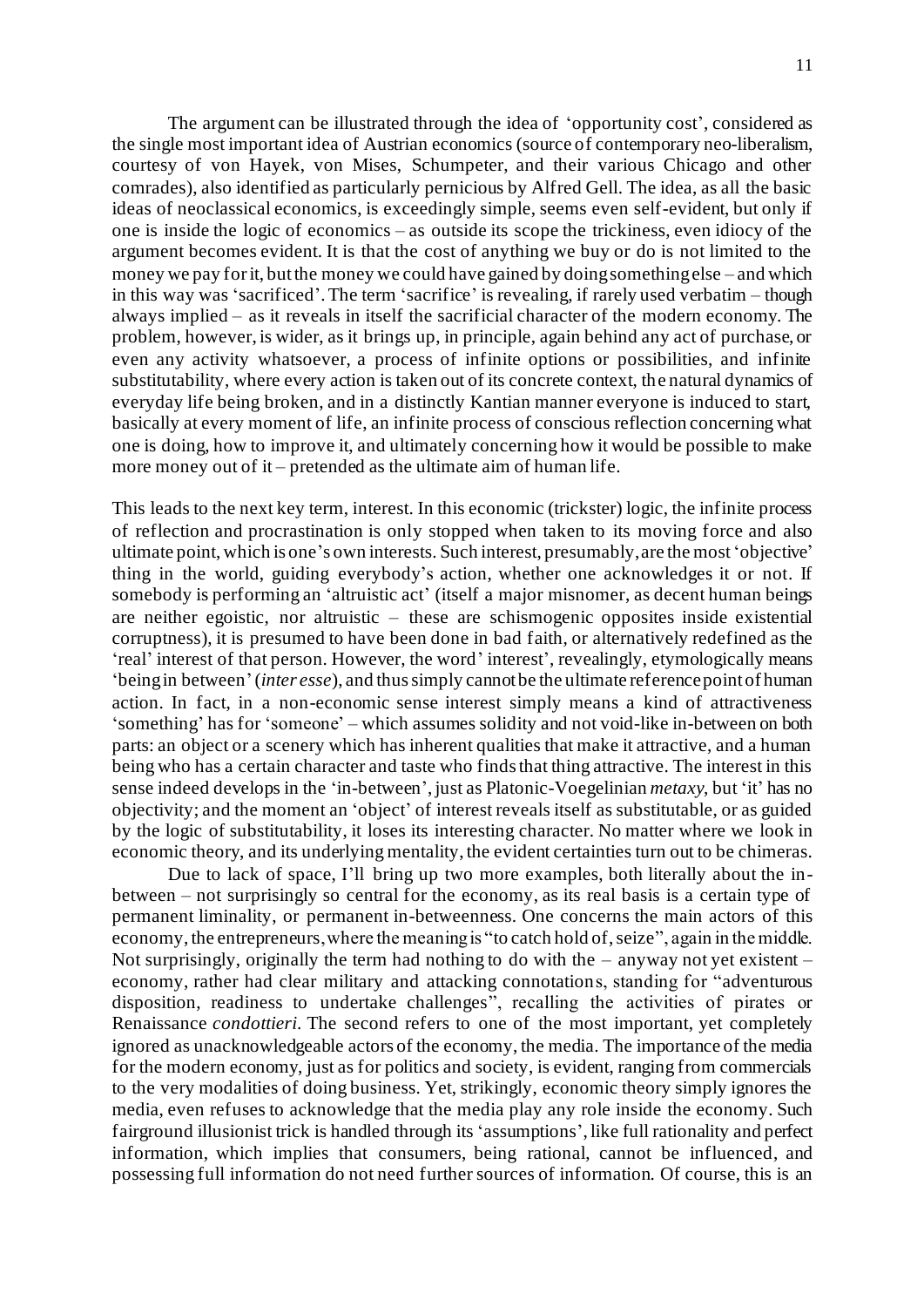ideological lie, but the reason is not to be searched alongside some Freudo-Marxist theories of exploitation, oppression and repression, rather it is part of the more basic effort to hide away the specific rather than universalistic nature of the economy. *The* economy can only work if its very existence in its specific essence is not questioned; if it is taken as natural and self-evident. The role of the medias, back to their archetypal source, the fairground barker, is to invite people to relax, give up their attention and care, and devote themselves fully to fairground entertainments, and the related acts of buying and selling, no matter what it takes, and without giving any consideration to the future. Economic theory cannot admit such a role, and it is written from inside the economy; as it assumes that everybody by definition or by nature is already part of the economy, cannot even conceive of any other life goal than making more and more money. It *has* to ignore the medias. The astonishing thing is that it got away with it – as it got away with everything else, and repeatedly.

Modernity is truly an absurd madhouse.

# **Concluding comments. Back to salvationism and the fairground, twin engendering principles of the modern economy**

The modern economy, just as modern alchemic technology and the modern mediatised public arena grew out of the fairground. The fair is simply the ground of modernity.

Late Renaissance fairs played an incredibly corrosive but also attractive role, after the collapse of the Byzantium. They became ever longer and more frequent; by the 1530s the biggest European fairs took place four times yearly, lasting 4-6 weeks each, so covering almost half a year. Then, first in Antwerp and Lyon, they gave place to the stock-market.

They were corrosive, as such frequent fairs, with their new type of merchants, alchemist charlatans and mime entertainments undermined all principles of social orderliness, among others provoking an unprecedented migration into the cities. All around Europe, but especially in Germany, France and Northern Italy various 'police' regulations were drawn up, where the word was directly from Aristotle, a translation of *politeia*, or the constitution of a well-ordered city. At the same time such fairs also undermined religiosity, among others through indulgences sold in endless copies in the fairs, courtesy of the invention of printing. Luther's attack on the use of indulgences by the Catholic Church, central for his 95 theses of 1517, would not have taken place without the mass selling of such indulgences in fairs. It is similarly of great importance that Calvin's city, Geneva, was *the* main fair in the South-Western part of Europe until the rise of the Lyon fairs, set up by the French kings explicitly to undermine the Geneva fairs, and so Calvin's attack on the radical corruptness of mankind was no doubt modelled on his own city, due to the double effect of the corroding fairs, first, and then the similarly corroding effects of their collapse – just as since then the destructions provoked by economic crises are only surpassed by the destructions generated by excessive economic booms. The Puritans were pure, first of all and originally, in the sense of being presumably exempt from the corroding effects of fairground entertainment. It is due to the radically corrosive character of fairs that the similarly radical Calvinist salvationism developed as schismogenic counterpart to fairground entertainment. Puritanism is no escape from the fairground, just as vice versa: they assume each other, and together destroy any meaning in our world.

This is because for the same reasons fairs were also extremely attractive. They catered for all kinds of popular entertainment, offering for a short while pure fun, the time of their lives for everyone involved, thus were impossible to eradicate, just as the circus and gladiator games were in Roman (and also Byzantine) times, and just as football games or rock concerts became in our own times. The impulse to restraint these forms of popular entertainments was also mitigated by the fact that fairs, with all their entertainment, soon turned out to be extremely profitable for the authorities as well. Thus, as time passed, the urge to set up police regulations